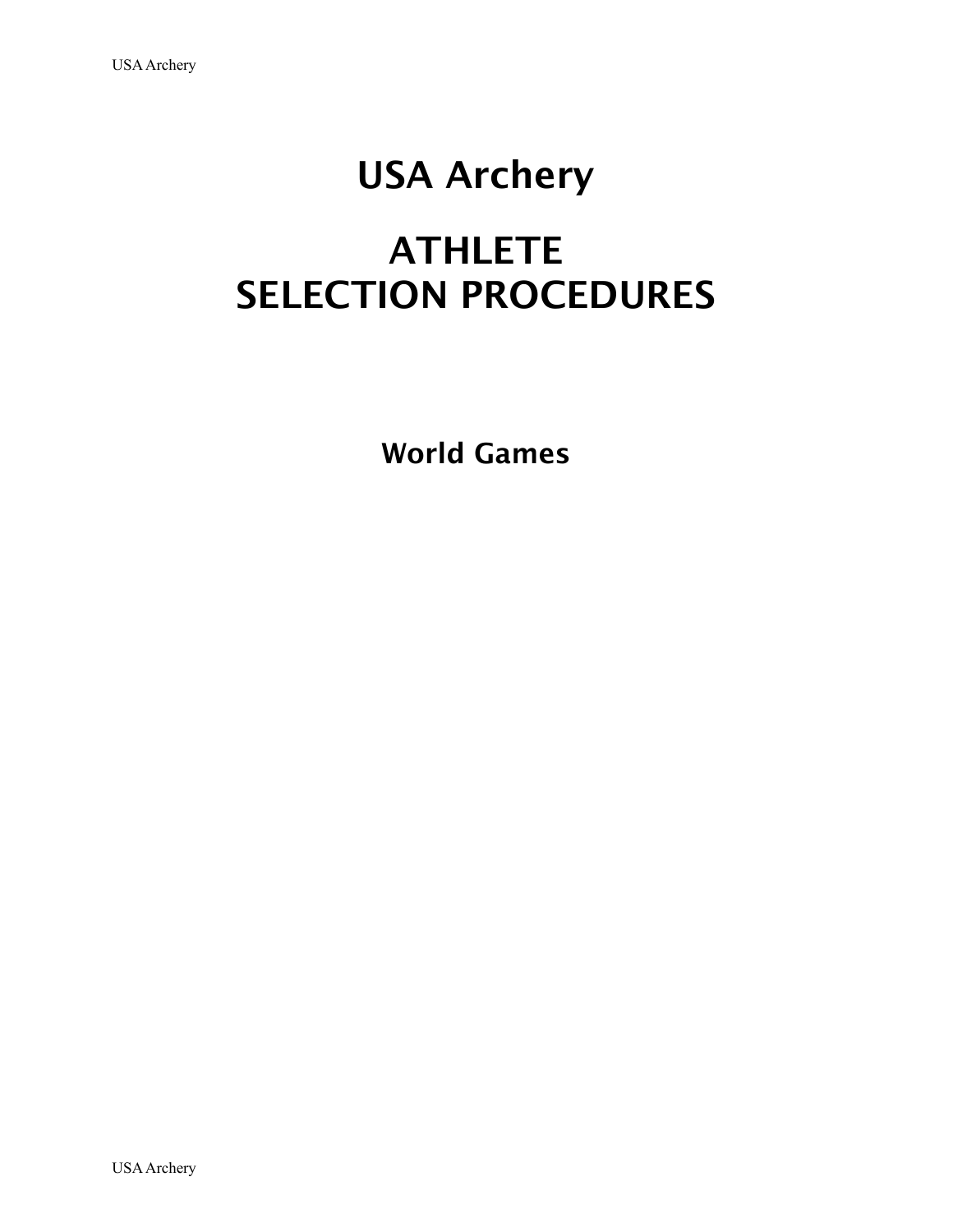

#### USA ARCHERY (USA ARCHERY) ATHLETE SELECTION PROCEDURES World Games

#### 1. SELECTION SYSTEM

- 1.1 In order to be eligible for nomination to the World Games Team, athletes must meet the following criteria:
	- 1.1.1 Nationality/Passport requirements:
		- i. To be eligible to participate as a member of a National Team in International Events, an athlete shall have a valid passport from the country of which he is a National Team Member and shall not have represented any other Member Association as a National Team Member for at least one year before the date of the competition.
		- ii.If an athlete wants to compete for a National Team other than the one for which he holds a valid passport, he shall have resided in the new country for at least one year before the date of the competition and shall have the written permission of the Member Association, if any, of the country from which he has a valid passport.
		- iii.An athlete who has changed his nationality, or acquired a new nationality, may not represent the National Team of his new Member Association until one year after such a change or acquisition.
		- iv.An athlete who has a valid passport of two or more countries at the same time may represent either of them, as he chooses. He shall, however, meet the conditions laid down in i. to iii. above.
		- v.Athletes are not eligible to compete in World Archery events if they do not meet the requirements laid down above."
	- 1.1.2 Other requirements (if any): Athlete must be a member in good standing of USA Archery. Athlete must have met any required minimum scores set by World Archery.

#### 2. REMOVAL OF ATHLETES

- 2.1 An athlete who is to be nominated to the Team by USA Archery may be removed as a nominee for any of the following reasons, as determined by USA Archery:
	- 2.1.1 Voluntary withdrawal. Athlete must submit a written letter to USA Archery's CEO.
	- 2.1.2 Injury or illness as certified by a physician (or medical staff) approved by USA Archery. If an athlete refuses verification of his/her illness or injury by a physician (or medical staff) approved by USA Archery, his/her injury will be assumed to be disabling and he/she may be removed.
	- 2.1.3 Violation of USA Archery's Code of Conduct [\(www.usarchery.org](http://www.usarchery.org)).

An athlete who is removed from the Team pursuant to this provision has the right to a hearing per USA Archery's Bylaws (USA Archery Bylaws, Article XV) and the USOC's Bylaws, Section 9.

2.2 An athlete may be removed as a nominee to the Team or from the Team for an adjudicated violation of IOC, PASO, IPC, WADA, IF, USADA and/or USOC and USA Archery anti-doping protocol, policies and procedures, as applicable.

#### 3. REPLACEMENT OF ATHLETES

Should a vacancy occur prior to the cut off deadline for entries by either the Local Organizing Committee or World Archery, USA Archery will select the next available, eligible archer based on the ranking from the trials process described in this document.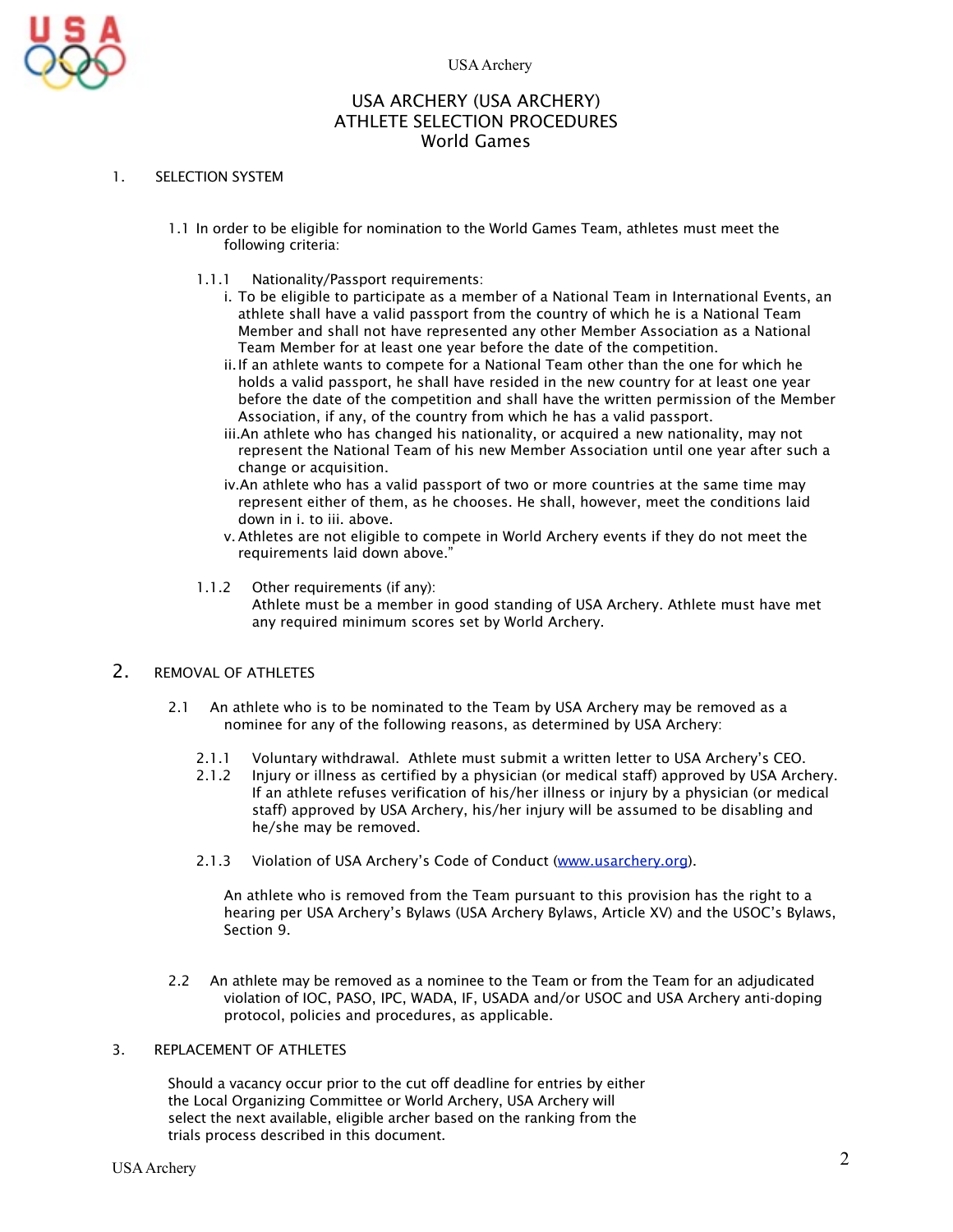

#### 4. SUPPORTING DOCUMENTS

USA Archery will retain the approved Selection Procedures and all supporting documents, including data from the selection process for six months past the date of the conclusion of the World Games event.

#### 5. REQUIRED DOCUMENTS

The following documents are required to be signed by an athlete as a condition of nomination to the World Games team:

> USA Archery's Code of Conduct [\(www.usarchery.org\)](http://www.usarchery.org) USA Archery's Waiver of Liability ([www.usarchery.org](http://www.usarchery.org))

6. PUBLICITY/DISTRIBUTION OF PROCEDURES

The approved Selection Procedures (complete and unaltered) will be posted/published by USA Archery at [www.usarchery.org](http://www.usarchery.org)

#### 7. MANDATORY TRAINING AND/OR COMPETITION

All dates and locations of any mandatory training will be announced to team members at least 30 days in advance of the event.

8. ANTI-DOPING REQUIREMENTS

Athletes must adhere to all IOC, IPC, PASO, WADA, IF, USADA and USOC and USA Archery antidoping protocols, policies and procedures, as applicable. This includes participation in Out-of-Competition Testing as required by the IOC, IPC, PASO, WADA, IF, USADA and USOC Rules, as applicable.

**9. DEVELOPMENT OF SELECTION PROCEDURES** 

The following committee/group was responsible for creating these Selection Procedures:

USA Archery Education and Training Manager, Guy Krueger USA Archery National Head Coach, Kisik Lee USA Archery CEO, Denise Parker USA Archery Recurve Athlete Rep, Nick Kale USA Archery Compound Athlete Rep, Rod Menzer USA Archery Events Manager, Sheri Rhodes USA Archery Director of Program Development, Mary Emmons USA Archery Para Head Coach, Randi Smith

10. USA ARCHERY BYLAWS AND GRIEVANCE PROCEDURES

The USA Archery Bylaws and Grievance Procedures can be found at:

<http://www.teamusa.org/USA-Archery/Resources/Governance/Bylaws>

#### 11. INTERNATIONAL DISCLAIMER

These procedures are based on IOC, IPC, PASO, as applicable, and/or World Archery rules and regulations as presently known and understood. Any change in the selection procedures caused by a change in IOC, IPC, PASO, as applicable, and/or World Archery rules and regulations will be distributed to the affected athletes immediately. The selection criteria are based on the latest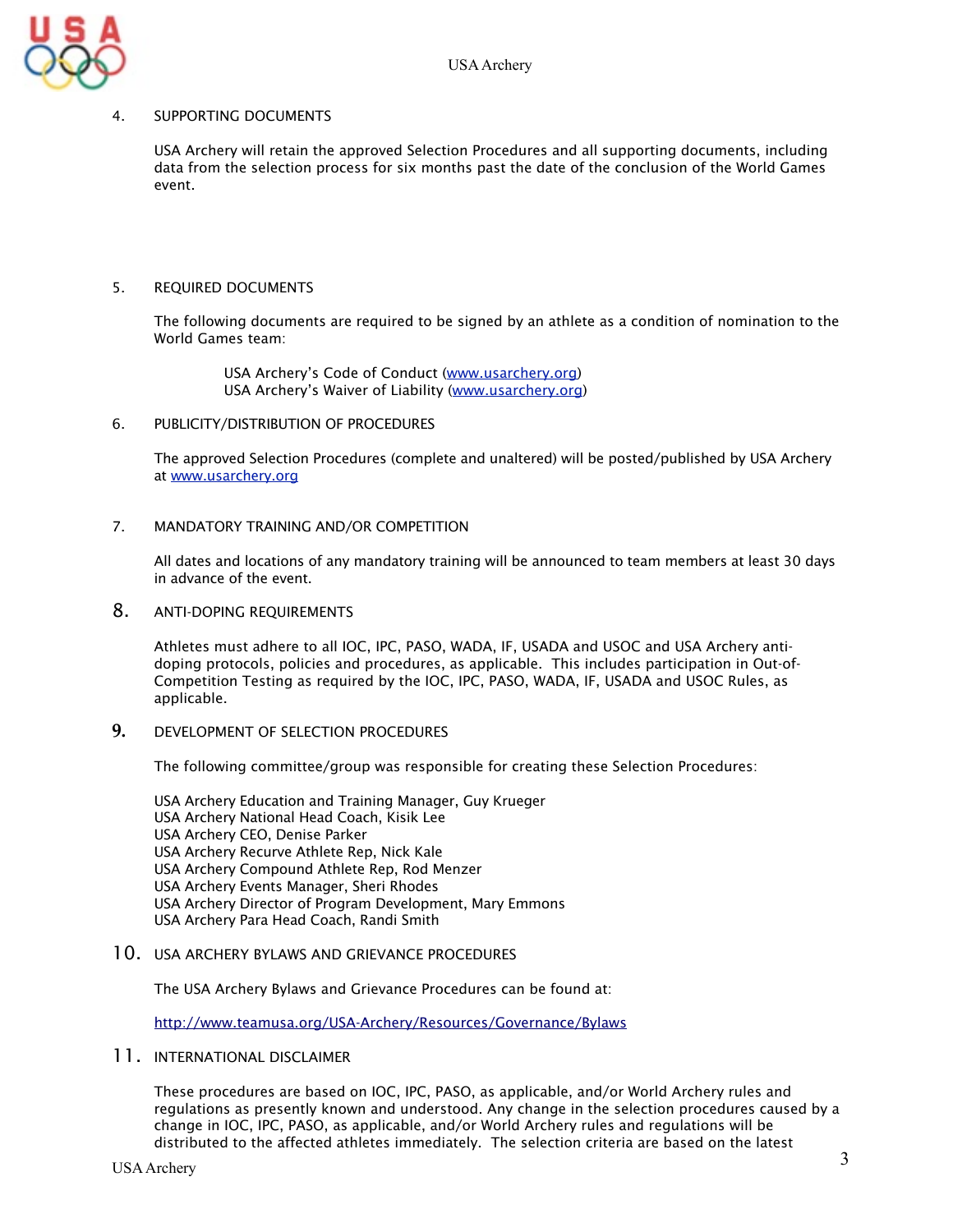

information available to USA Archery. However, the selections are always subject to unforeseen, intervening circumstances, and realistically may not have accounted for every possible contingency.

If any force of nature, or force majeure, should cause the altercation or cancellation of any of the selection events listed in this document, these selection procedures will be revised, and approved by the USA Archery Board of Directors.

#### 12. ATHLETE OMBUDSMAN

Athletes who have questions regarding their opportunity to compete that are not answered by USA Archery may contact the USOC Athlete Ombudsman by:

- · Telephone at (719) 866-5000
- **E-mail at [athlete.ombudsman@usoc.org](mailto:athlete.ombudsman@usoc.org)**<br>**•** http://www.2.teamuse.org/Eer-Athletes/
- **·** <http://www2.teamusa.org/For-Athletes/Athlete-Ombudsman.aspx>

#### **13.** SIGNATURES

I certify that I have read and understand the standards/criteria set by our IF and/or CF (PAG/PPAG only) and incorporated those standards/criteria into our Selection Procedures. I further certify that the information provided herein regarding Athlete Selection Procedures represents the method approved by USA Archery.

| Position                                                    | <b>Print Name</b> | Signature | Date |
|-------------------------------------------------------------|-------------------|-----------|------|
| NGB/HPMO President<br>or CEO/Executive<br>Director          |                   |           |      |
| Nat. Team Coach, Head<br>Coach, or<br>Nat. Program Director |                   |           |      |
| USOC Athletes'<br>Advisory Council<br>Representative*       |                   |           |      |

\* If the USOC AAC Representative has delegated authority to the Alternate AAC Representative to sign the Selection Procedures, attach a letter from the AAC Representative indicating the reason he/ she has delegated authority.

\* Signature by the Athlete Representative constitutes that he/she has read and understands the Selection Procedures. If the Athlete Representative reads and does not agree with the Athlete Selection Procedures being submitted by USA Archery, he/she may submit those reasons in writing to his/her USOC Sport Performance Team.

\*If, for some reason, a sport does not have an elected USOC AAC Representative, USA Archery must designate an athlete from that sport to review and sign the Selection Procedures.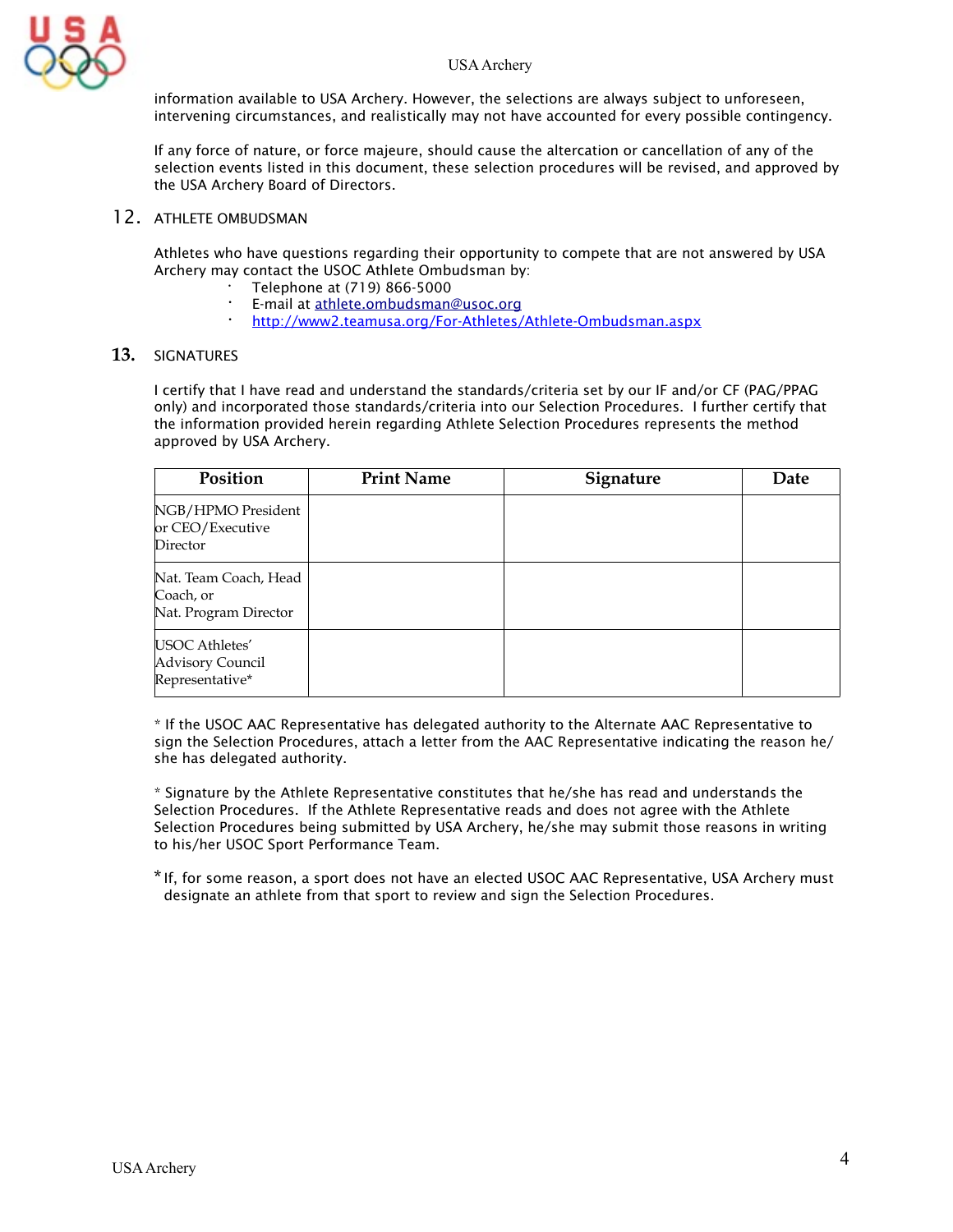# USA Archery USA Archery

*World Games Trials*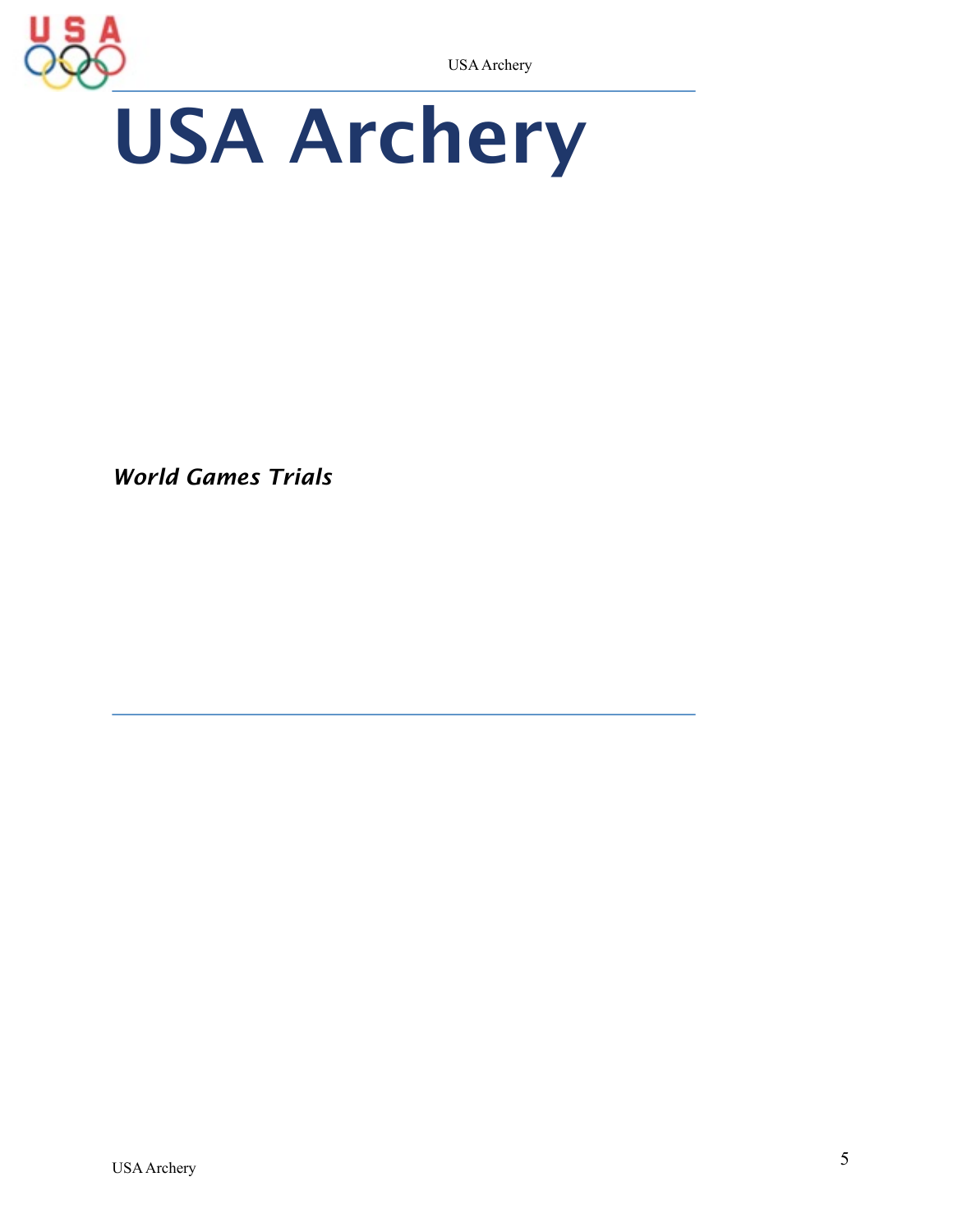USA Archery



### WORLD GAMES U.S. TRIALS - Archery Event Schedule

SHOOTING SCHEDULE SUBJECT TO CHANGE

#### World Games U.S. Trials Schedule - Recurve and Barebow

Held in conjunction with the National Field Championships

- 24 Targets (Unmarked Distances)
- 24 Targets (Marked Distances)

World Games U.S. Trials Schedule - Compound

Held in conjunction with the World Archery Championships U.S. Team Trials

USAT Event One - TBD

• Qualification Round

#### USAT Event Two - TBD

- Qualification Round
- Cut to Top 8 Archers
- Round Robin Matches

#### Recurve and Barebow Procedures

#### 1. SELECTION EVENT – HELD IN CONJUNCTION WITH NATIONAL FIELD **CHAMPIONSHIPS**

#### 1.1 TWO 24 ARROW ROUNDS

- 1.1.1 An Unmarked Round will be shot and a Marked Round will be shot each with 24 targets. Both rounds will be competed according to World Archery Rules.
- 1.1.2 A tie in cumulative score following the Unmarked and Marked Rounds for the top 3 positions will be broken with a single arrow shoot-off, in accordance with World Archery Rules 14.5.2.
- 1.1.3 Any other ties will be broken by World Archery Rules.

#### 1.2 SELECTION

- 1.2.1 Selection is based on the number of positions qualified per division(Recurve Men, Recurve Women, Barebow Men and Barebow Women) with a maximum of 2 position per division.
- 1.2.2 If the U.S. has qualified a position for the World Games in that division, then the athlete finishing first in the total cumulative score of the Unmarked Round and Marked Round will be chosen to compete at the World Games.
- 1.2.3 Athletes will be ranked for Final Rankings by adding together their Total Cumulative Points from the Unmarked and Marked Rounds.
- 1.2.4 In the event of a tie for all other positions, the tie will be broken by World Archery Rules.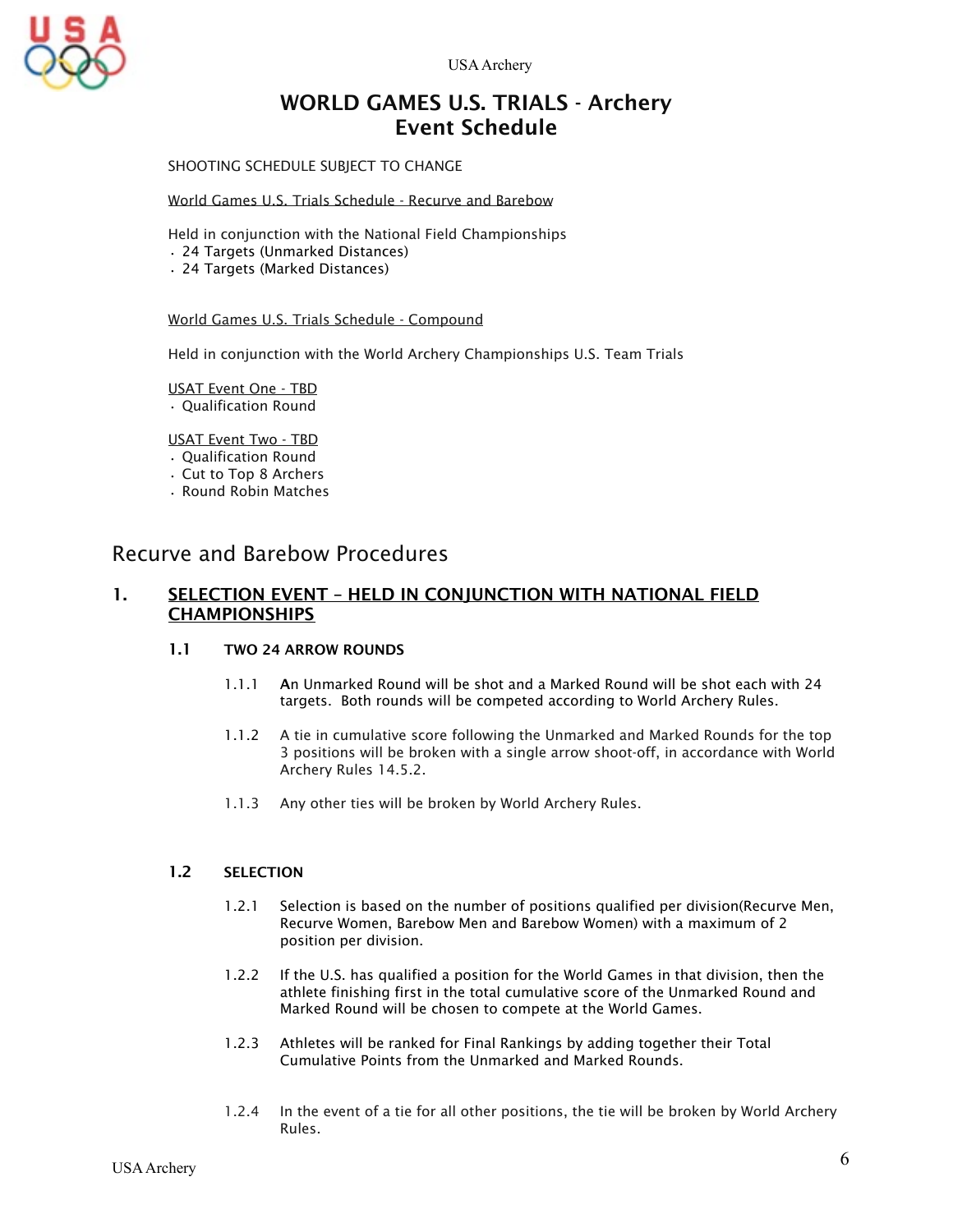

- 1.2.5 Upon completion of the selection event the results become final.
- 1.2.6 Archers nominated to the U.S. World Games Team must stay for a meeting immediately after the selection event.
- 1.2.7 In the event that a nominated archer is unable to compete for the U.S. World Games Team, USA Archery will select the next available archer based on the final ranking order in that category from the 2017 World Games U.S. Team Trials.

#### Compound Procedures

#### 2. SELECTION EVENTS - HELD IN CONJUNCTION WITH THE WORLD ARCHERY CHAMPIONSHIPS U.S. TEAM TRIALS FOR COMPOUND

#### 2.1 TWO SELECTION EVENTS

- 2.1.1 The World Archery Championships U.S. Trials will also serve as the selection event for the compound World Games team members.
- 2.1.2 The top *X* ranked participants in the Compound Men's division and top *Y* ranked participants in the Compound Women's division from the trials will be invited to participate in the World Games where *X* is the number of quota slots earned in the Compound Men's division and *Y* in the number of quota slots earned in the Compound Women's division for the World Games. Rankings will be based on the final finish in the World Archery Championships U.S. Compound Team Trials. Refer to the World Archery Championships U.S. Team Trials document for details of the selection procedure.
- 2.1.3 In the event that a selected archer for the World Games declines participation, the invitation will be extended to the next highest ranked archery in the World Archery Championships U.S. Trials.
- 2.1.4 If the invitation is extended beyond the top 8 finishers in the World Archery Championships U.S. Trials, the invitation will be extended to the next highest ranked archer from the accumulated Qualification Round Points and Qualification Round Bonus Points for USAT Event One and USAT Event Two.
- 2.1.5 In the event that there are still open spots for the World Games, the highest ranked athlete based on combined qualification round scores from USAT Event One and USAT Event Two who has signed an intent to compete form for the trials event will be invited to participate.
- 2.1.6 The number of quota slots will be announced before the start of the trials event.
- 2.1.7 Ties for the last position on the World Games team will be broken with a single arrow shoot off.

#### 3. ADDITIONAL RULES REGARDING 2017 WORLD GAMES U.S. TRIALS - ARCHERY SELECTION PROCESS

- 3.1 World Archery Rules apply to all components of the World Games U.S. Team Trials Archery.
- 7 with the value of each arrow, the sum total (identical on both scorecards), and the number 3.2 The organizers shall not be responsible to accept or record scorecards that do not contain the sum total, the number of 5's and 6's for recurve and barebow, 10's and X's for compound, or which contain mathematical errors. Archers are responsible for ensuring their scorecards are signed by the athlete and the scorer denoting that the athlete agrees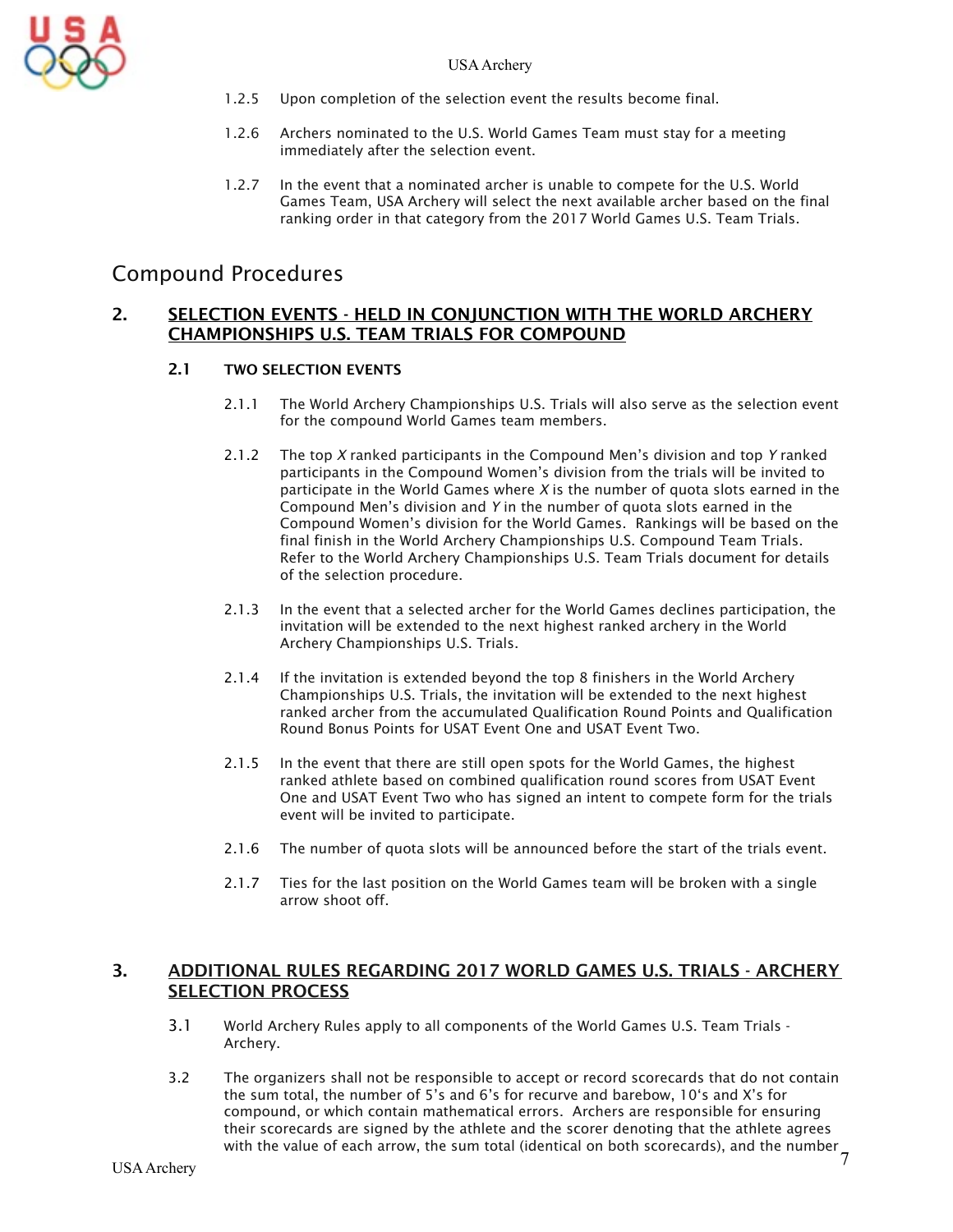

#### USA Archery

of 5's and 6's for recurve and barebow and 10's and X's for compound. The organizers or officials are not required to verify the accuracy of any submitted scorecard however, if the organizers or the officials note an error, they shall correct such error and the result as corrected shall stand. Any such corrections shall occur before the next stage of competition. Should a discrepancy be found in the sum total, the sum total of the lowest arrow scores shall be used for the final results. (27.4.1) Once the next stage has started if a scoring error is discovered, the score may not be considered in accordance with established USA Archery Scoring Procedures and the athlete could be removed from competition.

3.3 In the event of a tie for the final position of the World Games Team the tie will be broken with a single arrow shoot-off:

> 3.3.1 The tie will be broken using World Archery rules for that event(i.e. Field or Target).

3.4 In the event of a tie for all positions other than final position on the team, the tie will be broken by using the three arrow average from the round robin portion of the trials event for compound and a single arrow shoot-off for recurve and barebow.

3.4.1 The archer with the higher three arrow average as described in section 1.7 will receive the higher final ranking for compound.

3.4.2 If a tie still exists, the archer with the higher cumulative Qualification Round Score from the trials events will receive the higher final ranking for compound.

3.4.3 If a tie still exists, the tie will be broken with a single arrow shoot-off, in accordance with World Archery Rules 14.5 for compound.

- 3.5 Upon completion of the trials event the Point Totals become final.
- 3.6 Up to the top X archers in each gender and division will be nominated to the U.S. World Games Team for the World Games where X is the number of quota slots earn by the U.S. in that division.
- 3.7 In the event that a nominated archer is unable to compete for the U.S. World GamesTeam, USA Archery will select the next available archer based on the final ranking order in that division from the World Games U.S. Trials.
- 3.8 Athletes must maintain their performance level leading up to the World Games.

#### 4. ADDITIONAL RULES REGARDING World Games U.S. Team TRIALS - ARCHERY SELECTION PROCESS

- 4.1 World Archery Rules apply to all components of the World Games U.S. Team Trials Archery.
- 4.2 There will be no equipment failures during the Round Robin Matches.
- 4.3 Archers are responsible for ensuring their scores are correct. If a scoring mistake is discovered after bonus points are awarded, the score may not be considered in accordance with established USA Archery Scoring Procedures.
- 4.4 Upon commencement of the Round Robin Matches, the Qualification Round Scores, Qualification Round Bonus Points are considered final.
- 4.5 If an archer withdraws from the trials event for any reason other than the reasons listed below that athlete may be subject to a Code of Conduct Violation for affecting the